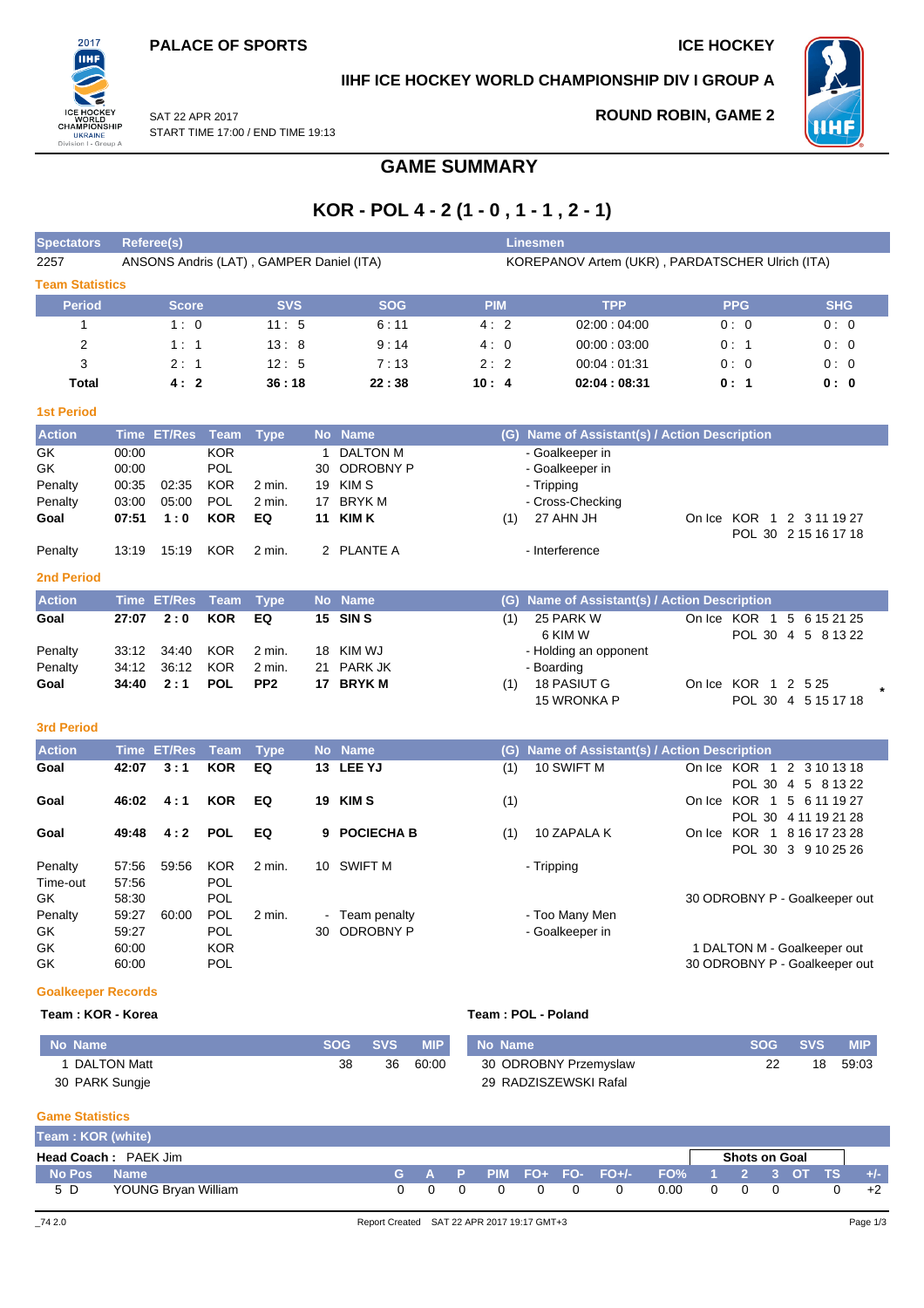## **PALACE OF SPORTS ICE HOCKEY**



# **IIHF ICE HOCKEY WORLD CHAMPIONSHIP DIV I GROUP A**

SAT 22 APR 2017 START TIME 17:00 / END TIME 19:13

## **ROUND ROBIN, GAME 2**



|                    | Head Coach: PAEK Jim |   |   |             |                |                |             |             |       |             | Shots on Goal  |             |                        |    |             |
|--------------------|----------------------|---|---|-------------|----------------|----------------|-------------|-------------|-------|-------------|----------------|-------------|------------------------|----|-------------|
| <b>No Pos</b>      | <b>Name</b>          | G | A | P           | <b>PIM</b>     | $FO+$          | FO-         | $FO+/-$     | FO%   |             | $\overline{2}$ | 3           | <b>TS</b><br><b>OT</b> |    | $+/-$       |
| 6 D                | KIM Wonjun           | 0 | 1 | 1           | 0              | 0              | 0           | 0           | 0.00  | 0           |                |             |                        | 2  | $+2$        |
| 11 F               | <b>KIM Kisung</b>    |   | 0 |             | 0              | 4              | 4           | 0           | 50.00 |             |                |             |                        | 3  | $+2$        |
| $\mathsf{F}$<br>19 | <b>KIM Sangwook</b>  |   | 0 |             | 2              | $\overline{2}$ | 3           | $-1$        | 40.00 | 2           |                |             |                        | 4  | $+2$        |
| 27 F               | AHN Jin Hui          | 0 |   | 1           | $\Omega$       | 0              | 1           | $-1$        | 0.00  | 1           | 0              | $\mathbf 0$ |                        | 1  | $+2$        |
| 8 F                | CHO Minho +A         | 0 | 0 | 0           | 0              | 9              | 4           | 5           | 69.23 | 0           |                |             |                        | 2  | $-1$        |
| 16 D               | LEE Don Ku +A        | 0 | 0 | 0           | 0              | 0              | 0           | 0           | 0.00  | 0           | 0              |             |                        | 1  | $-1$        |
| 17 F               | SHIN Sanghoon        | 0 | 0 | 0           | 0              | 0              |             | -1          | 0.00  | 0           | 0              | 0           |                        | 0  | $-1$        |
| 23 D               | <b>REGAN Eric</b>    | 0 | 0 | 0           | 0              | 0              | 0           | $\mathbf 0$ | 0.00  | 0           | 0              |             |                        |    | $-1$        |
| 28 F               | SHIN Hyung Yun       | 0 | 0 | 0           | $\Omega$       | $\mathbf 0$    | 0           | 0           | 0.00  | 1           | 0              | $\mathbf 0$ |                        | 1  | $-1$        |
| 2 D                | <b>PLANTE Alex</b>   | 0 | 0 | 0           | 2              | 0              | 0           | 0           | 0.00  | 0           |                | 0           |                        |    | $+2$        |
| 3 D                | SEO Yeongjun         | 0 | 0 | 0           | 0              | 0              | 0           | 0           | 0.00  | 0           | 0              | $\mathbf 0$ |                        | 0  | $+2$        |
| 10 F               | <b>SWIFT Michael</b> | 0 |   |             | 2              | 6              | 3           | 3           | 66.67 | 0           | 0              | $\Omega$    |                        | 0  | $+1$        |
| 13 F               | LEE Young Jun        |   | 0 |             | 0              | $\mathbf 2$    | 10          | -8          | 16.67 |             |                |             |                        | 3  | $+1$        |
| 18 F               | KIM Won Jung         | 0 | 0 | $\mathbf 0$ | $\overline{2}$ | 0              | $\mathbf 0$ | 0           | 0.00  | $\mathbf 0$ |                | $\mathbf 0$ |                        | 1  | $+1$        |
| 12 D               | OH Hyonho            | 0 | 0 | 0           | 0              | 0              | 0           | 0           | 0.00  | 0           | 0              | 0           |                        | 0  | 0           |
| 15 F               | SIN Sangwoo          |   | 0 |             | $\mathbf 0$    | 0              | 0           | 0           | 0.00  | 0           |                | $\mathbf 0$ |                        |    | $+1$        |
| 21 F               | PARK Jin Kyu         | 0 | 0 | 0           | $\overline{2}$ | $\mathbf 0$    | 0           | 0           | 0.00  | 0           | 0              | $\mathbf 0$ |                        | 0  | $+1$        |
| 25 F               | PARK Woosang +C      | 0 |   | 1           | 0              | 10             | 8           | 2           | 55.56 | 0           | 0              | $\mathbf 0$ |                        | 0  | $+1$        |
| 26 F               | LEE Chonghyun        | 0 | 0 | $\mathbf 0$ | $\Omega$       | $\mathbf 0$    | $\mathbf 0$ | 0           | 0.00  | $\mathbf 0$ |                | $\mathbf 0$ |                        | 1  | $\mathbf 0$ |
| 1 GK               | DALTON Matt (BP)     | 0 | 0 | 0           | 0              |                |             |             |       | 0           | 0              | 0           |                        | 0  |             |
| 30 GK              | <b>PARK Sungje</b>   | 0 | 0 | 0           | 0              |                |             |             |       | 0           | 0              | 0           |                        | 0  |             |
| Total              |                      | 4 | 4 | 8           | 10             | 33             | 34          | -1          | 49.25 | 6           | 9              | 7           |                        | 22 |             |

| <b>Team: POL (red)</b> |                           |    |          |             |                |             |                |          |       |             |                      |             |           |                |       |
|------------------------|---------------------------|----|----------|-------------|----------------|-------------|----------------|----------|-------|-------------|----------------------|-------------|-----------|----------------|-------|
|                        | Head Coach: PLACHTA Jacek |    |          |             |                |             |                |          |       |             | <b>Shots on Goal</b> |             |           |                |       |
| <b>No Pos</b>          | <b>Name</b>               | G. | A        | P           | <b>PIM</b>     | $FO+$       | FO-            | $FO+/-$  | FO%   |             | $\overline{2}$       | 3           | <b>OT</b> | <b>TS</b>      | $+/-$ |
| 3 D                    | <b>CIURA Bartosz</b>      | 0  | $\Omega$ | $\Omega$    | 0              | 0           | 0              | 0        | 0.00  | 1           | 0                    | 0           |           | 1              | $+1$  |
| 9 D                    | POCIECHA Bartlomiei       |    | 0        |             | 0              | 0           | 0              | 0        | 0.00  | 1           | 0                    | 2           |           | 3              | $+1$  |
| 10 F                   | ZAPALA Krzysztof +A       | 0  |          |             | 0              | 9           | 8              |          | 52.94 | 2           |                      | 0           |           | 3              | $+1$  |
| 25 F                   | LOPUSKI Mikolaj           | 0  | 0        | 0           | 0              | $\mathbf 0$ | $\mathbf 0$    | $\Omega$ | 0.00  | 0           |                      |             |           | 2              | $+1$  |
| 26 F                   | KOLUSZ Marcin +C          | 0  | $\Omega$ | $\Omega$    | $\Omega$       | $\mathbf 0$ | $\Omega$       | 0        | 0.00  | $\mathbf 0$ |                      |             |           | $\overline{2}$ | $+1$  |
| 4 D                    | <b>WAJDA Patryk</b>       | 0  | 0        | 0           | 0              | 0           | 0              | 0        | 0.00  |             | 0                    |             |           | 2              | $-3$  |
| 15 F                   | WRONKA Patryk (BP)        | 0  |          |             | 0              | 0           | 0              | $\Omega$ | 0.00  |             |                      | $\mathbf 0$ |           | 2              | $-1$  |
| 16 F                   | <b>MALASINSKI Tomasz</b>  | 0  | $\Omega$ | 0           | 0              | $\mathbf 0$ | 0              | 0        | 0.00  |             |                      | 2           |           | 4              | $-1$  |
| 17 D                   | <b>BRYK Mateusz</b>       |    | 0        |             | 2              | $\mathbf 0$ | $\Omega$       | $\Omega$ | 0.00  | 0           |                      |             |           | 2              | $-1$  |
| 18 F                   | PASIUT Grzegorz +A        | 0  |          |             | $\Omega$       | 9           | 11             | $-2$     | 45.00 | 0           |                      |             |           | $\overline{c}$ | $-1$  |
| 2 D                    | <b>KRUCZEK Maciej</b>     | 0  | 0        | 0           | 0              | 0           | 0              | 0        | 0.00  |             |                      | 0           |           | 2              | $-1$  |
| 5 D                    | <b>WANACKI Jakub</b>      | 0  | 0        | 0           | 0              | 0           | 0              | 0        | 0.00  | 0           |                      | $\Omega$    |           | 1              | $-2$  |
| F<br>8                 | <b>CHMIELEWSKI Aron</b>   | 0  | $\Omega$ | $\Omega$    | $\Omega$       | 0           | $\Omega$       | 0        | 0.00  | 0           |                      |             |           | 2              | $-2$  |
| 13 F                   | <b>BRYNICZKA Kasper</b>   | 0  | 0        | 0           | 0              | 8           | 4              | 4        | 66.67 | 1           |                      | 0           |           | $\overline{2}$ | $-2$  |
| 22 F                   | JEZIORSKI Bartlomiej      | 0  | $\Omega$ | 0           | $\Omega$       | 0           | $\Omega$       | $\Omega$ | 0.00  | $\mathbf 0$ | 0                    |             |           |                | $-2$  |
| F<br>11                | URBANOWICZ Maciej         | 0  | 0        | 0           | 0              | 0           | $\overline{2}$ | $-2$     | 0.00  | 1           | 0                    | 0           |           | 1              | $-1$  |
| F<br>19                | DZIUBINSKI Krystian       | 0  | 0        | 0           | 0              | 8           | 8              | $\Omega$ | 50.00 | 1           | 0                    |             |           | $\overline{2}$ | $-1$  |
| F<br>21                | <b>KAPICA Damian</b>      | 0  | $\Omega$ | 0           | 0              | $\mathbf 0$ | 0              | 0        | 0.00  | 0           |                      |             |           | 2              | $-1$  |
| D<br>28                | ROMPKOWSKI Mateusz        | 0  | 0        | 0           | 0              | $\mathbf 0$ | $\mathbf 0$    | $\Omega$ | 0.00  | 0           | 2                    | 0           |           | 2              | $-1$  |
| 29 GK                  | RADZISZEWSKI Rafal        | 0  | $\Omega$ | $\mathbf 0$ | $\Omega$       |             |                |          |       | 0           | $\Omega$             | $\Omega$    |           | $\Omega$       |       |
| 30 GK                  | <b>ODROBNY Przemyslaw</b> | 0  | 0        | 0           | 0              |             |                |          |       | 0           | 0                    | $\mathbf 0$ |           | 0              |       |
| Total                  |                           | 2  | 3        | 5           | $\overline{2}$ | 34          | 33             | 1        | 50.75 | 11          | 14                   | 13          |           | 38             |       |